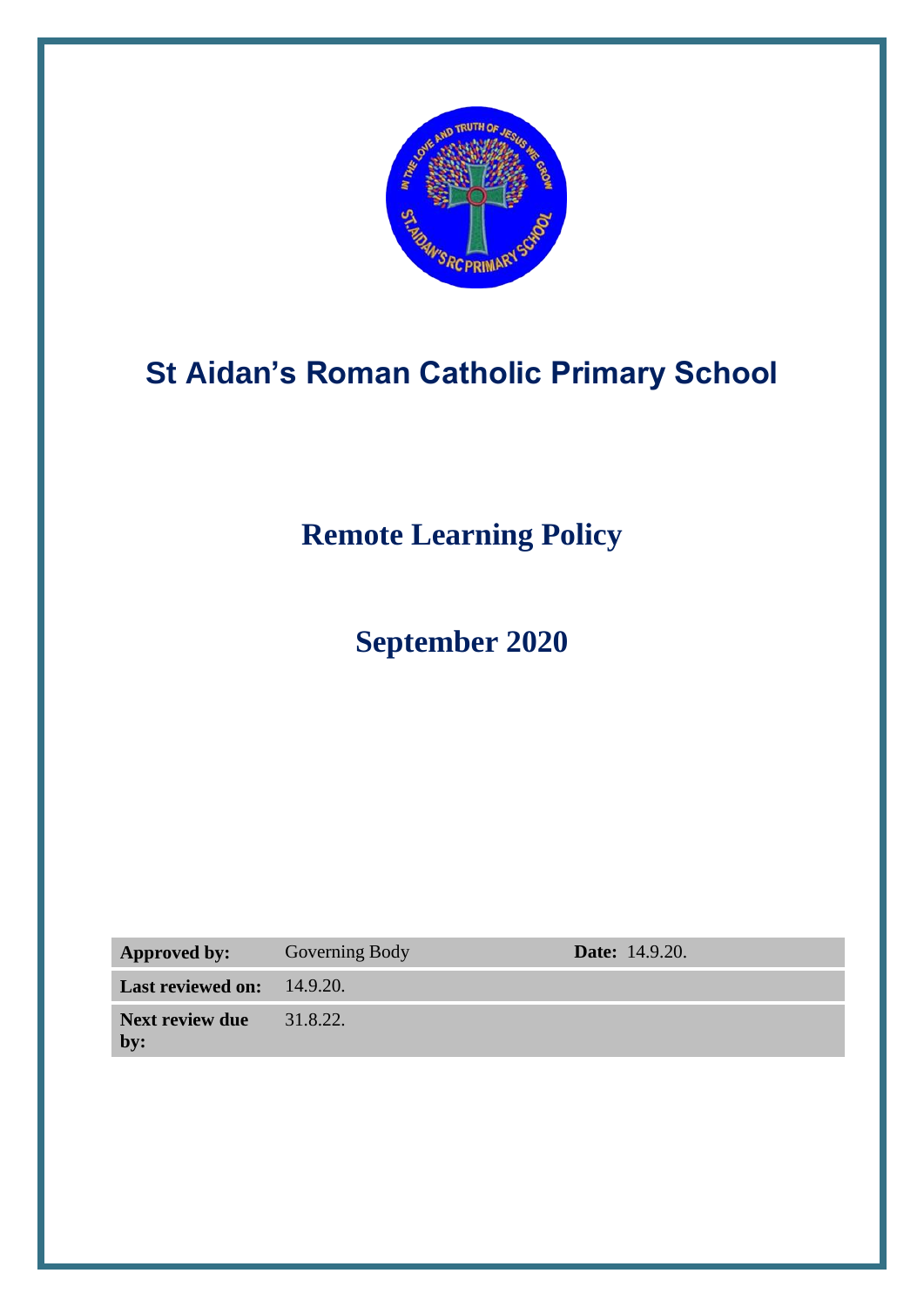# **Contents:**

**[Statement of intent](#page-2-0)** 

- 1. [Legal framework](#page-3-0)
- 2. [Roles and responsibilities](#page-3-1)
- 3. [Resources](#page-7-0)
- 4. [Online safety](#page-9-0)
- 5. [Safeguarding](#page-10-0)
- 6. [Data protection](#page-11-0)
- 7. [Marking and feedback](#page-11-1)
- 8. [Health and safety](#page-11-2)
- 9. Communication
- 10. [School day and absence](#page-11-2)
- 11. Returning to school
- 12. Contingency Planning
- 13. [Monitoring and review](#page-12-0)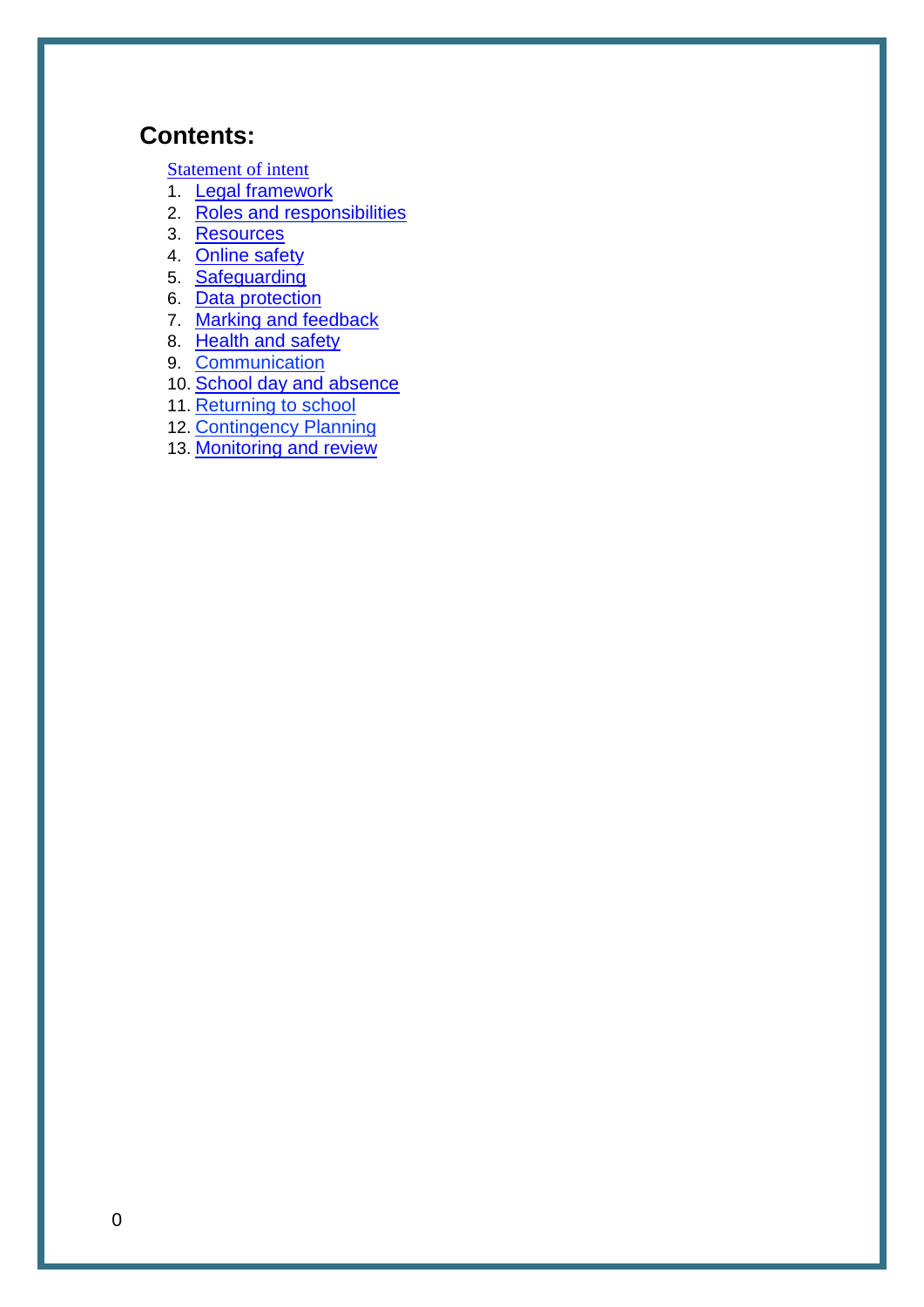### <span id="page-2-0"></span>**Statement of intent**

At St. Aidan's R.C. Primary School, we understand the need to continually deliver high quality education, including during periods of remote working – whether for an individual pupil or many. We recognise the importance of maintaining high expectations in all areas of school life and ensuring that all pupils have access to the learning resources and support they need to succeed.

Through the implementation of this policy, we aim to address the key concerns associated with remote working, such as online safety, access to educational resources, data protection, and safeguarding.

This policy aims to:

- Minimise the disruption to pupils' education and the delivery of the curriculum.
- Ensure provision is in place so that all pupils have access to high quality learning resources.
- Protect pupils from the risks associated with using devices connected to the internet.
- Ensure staff, parent, and pupil data remains secure and is not lost or misused.
- Ensure robust safeguarding measures continue to be in effect during the period of remote learning.
- Ensure all pupils have the provision they need to complete their work to the best of their ability, and to remain happy, healthy, and supported during periods of remote learning.

This policy does not normally apply in the event of short-term school closures (e.g. as a result of inclement weather) or a short-term learner absence.

Remote learning may also be appropriate in situations when learners, in agreement with the school, have a period of absence but are able to work at home, at least to some extent. This may apply in cases such as exclusion from school, or longer-term illness, assuming learners are able to complete school work at home. Another relevant instance would be if, following an infectious disease outbreak, learners are self- isolating at home but are not suffering with relevant symptoms.

There is no obligation for the school to provide continuity of education to learners who absent themselves from school, with or without parental permission, in contravention to school or government guidance. This may apply, for example, if parents choose to take learners on holiday during term time. Similarly, this would apply if parents made the decision, without prior agreement with the school, to absent their child from school 'as a precaution', against official guidance, in the event of an outbreak of infectious disease.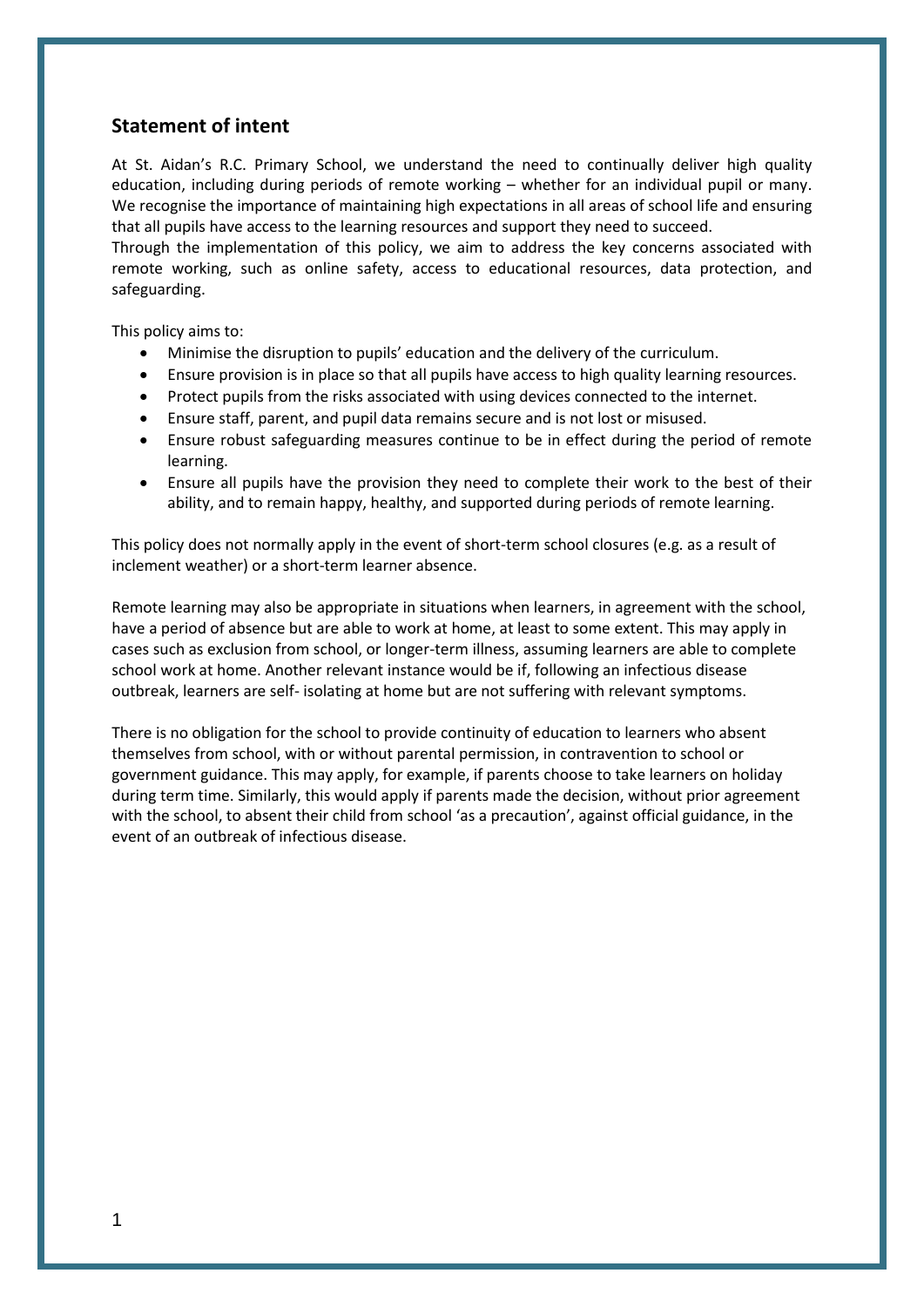### <span id="page-3-0"></span>**1. Legal framework**

- 1.1. This policy has due regard to all relevant legislation and statutory guidance including, but not limited to, the following:
	- Equality Act 2010
	- Education Act 2004
	- The General Data Protection Regulation (GDPR)
	- The Reporting of Injuries, Diseases and Dangerous Occurrences Regulations 2013
	- Data Protection Act 2018
- 1.2. This policy has due regard to national guidance including, but not limited to, the following:
	- DfE (2020) 'Keeping children safe in education'
	- DfE (2019) 'School attendance'
	- DfE (2017) 'Special educational needs and disability code of practice: 0 to 25 years'
	- DfE (2018) 'Health and safety: responsibilities and duties for schools'
	- DfE (2018) 'Health and safety for school children'
	- DfE (2016) 'Children missing education'
	- DfE (2020) 'Safeguarding and remote education during coronavirus (COVID-19)'
	- DfE (2020) 'Adapting teaching practice for remote education'
	- DfE (2020) 'Guidance for full opening: schools'
	- DfE (2020) 'Get help with technology during coronavirus (COVID-19)'
	- DfE (2020) 'Get laptops and tablets for children who cannot attend school due to coronavirus (COVID-19)'
	- DfE (2020) 'Laptops, tablets and 4G wireless routers provided during coronavirus (COVID-19)'
- <span id="page-3-1"></span>1.3. This policy operates in conjunction with the following school policies:
	- Child Protection and Safeguarding Policy
	- Data Protection Policy
	- Special Educational Needs and Disabilities (SEND) Policy
	- Behavioural Policy
	- Accessibility Policy
	- Marking and Feedback Policy
	- Curriculum Policy
	- Assessment Policy
	- Online Safety Policy
	- Health and Safety Policy
	- **•** Attendance Policy
	- ICT Acceptable Use Policy
	- Staff Code of Conduct
	- Children Missing Education Policy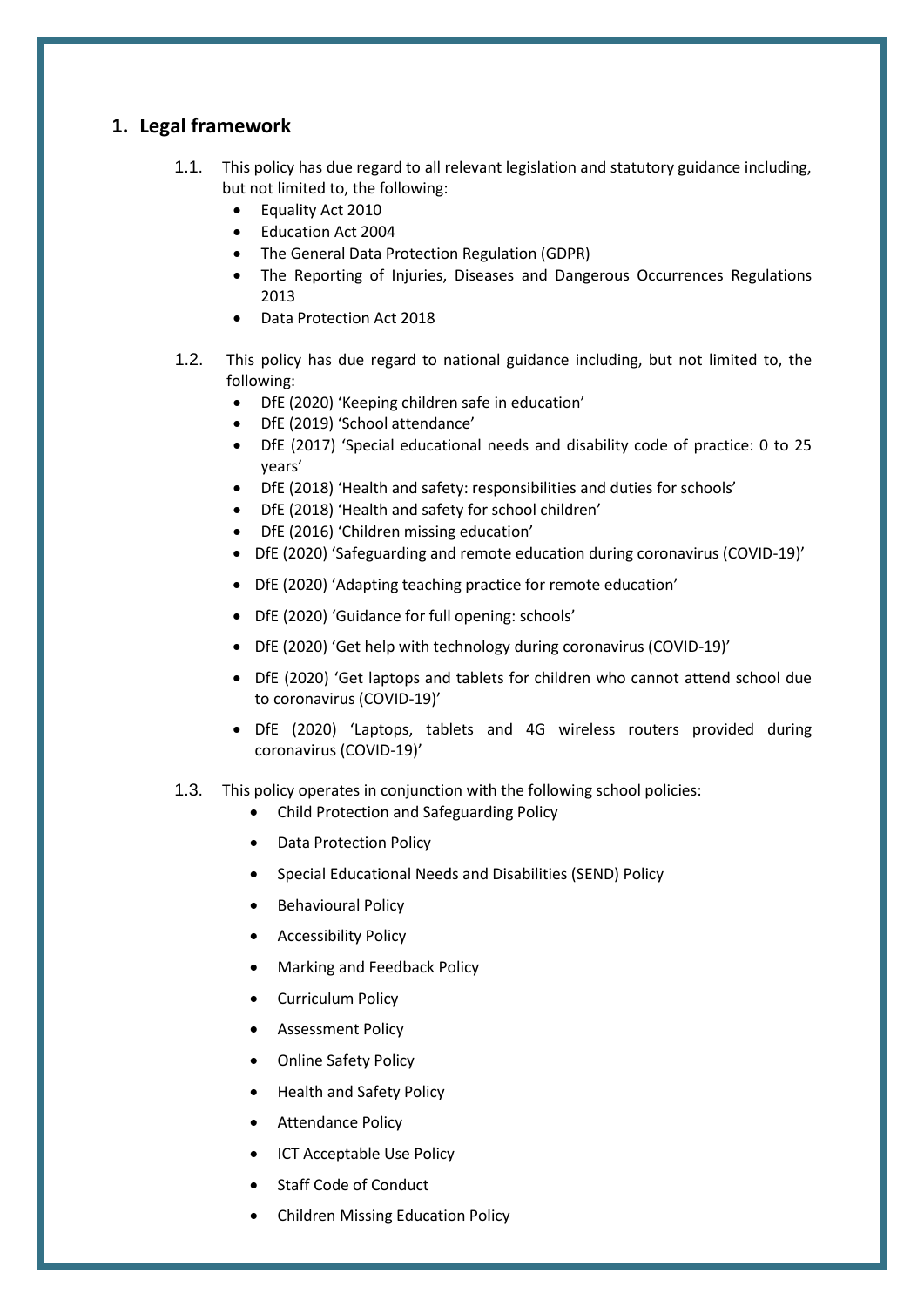### **2. Roles and responsibilities**

#### 2.1. The **governing board** is responsible for:

- Ensuring that the school has robust risk management procedures in place. Ensuring that the school has a business continuity plan in place, where required.
- Evaluating the effectiveness of the school's remote learning arrangements.

#### 2.2. The **headteacher** is responsible for:

- Ensuring that staff, parents and pupils adhere to the relevant policies at all times.
- Ensuring that there are arrangements in place for identifying, evaluating, and managing the risks associated with remote learning.
- Ensuring that there are arrangements in place for monitoring incidents associated with remote learning.
- Overseeing that the school has the resources necessary to action the procedures in this policy.
- Reviewing the effectiveness of this policy and communicating any changes to staff, parents, and pupils.
- Arranging any additional training staff may require to support pupils during the period of remote learning.
- Conducting reviews on a weekly basis of the remote learning arrangements to ensure pupils' education does not suffer.
- Making initial contact with parents who inform school that their child is selfisolating
- Liaise with parents to establish if the absence is authorised and if home learning is appropriate
- Establish the child's capacity of the child's home circumstances to support home learning, for example surveying technology access for the child and who will support the child in their learning and what time pressures do they have.
- Liaise with class teachers to ensure that self-isolating children are provided with remote learning that is appropriate and consistent.
- Monitor child's home learning and establish return date through intermittent phone calls with families
- Monitor effectiveness of remote learning through regular meetings with teachers, reviewing work and gaining feedback from pupils and parents.
- Liasing with head teacher, data protection, health and safety and safeguarding leads

• Arranging the procurement of any equipment or technology required for staff to teach remotely and for pupils to learn from home.

• Ensuring value for money when arranging the procurement of equipment or technology.

• Ensuring that the school has adequate insurance to cover all remote working arrangements.

#### 2.3. The **health and safety officer** is responsible for:

- Ensuring that the relevant health and safety risk assessments are carried out within the agreed timeframes, in collaboration with the headteacher.
- Putting procedures and safe systems of learning into practice, which are designed to eliminate or reduce the risks associated with remote learning.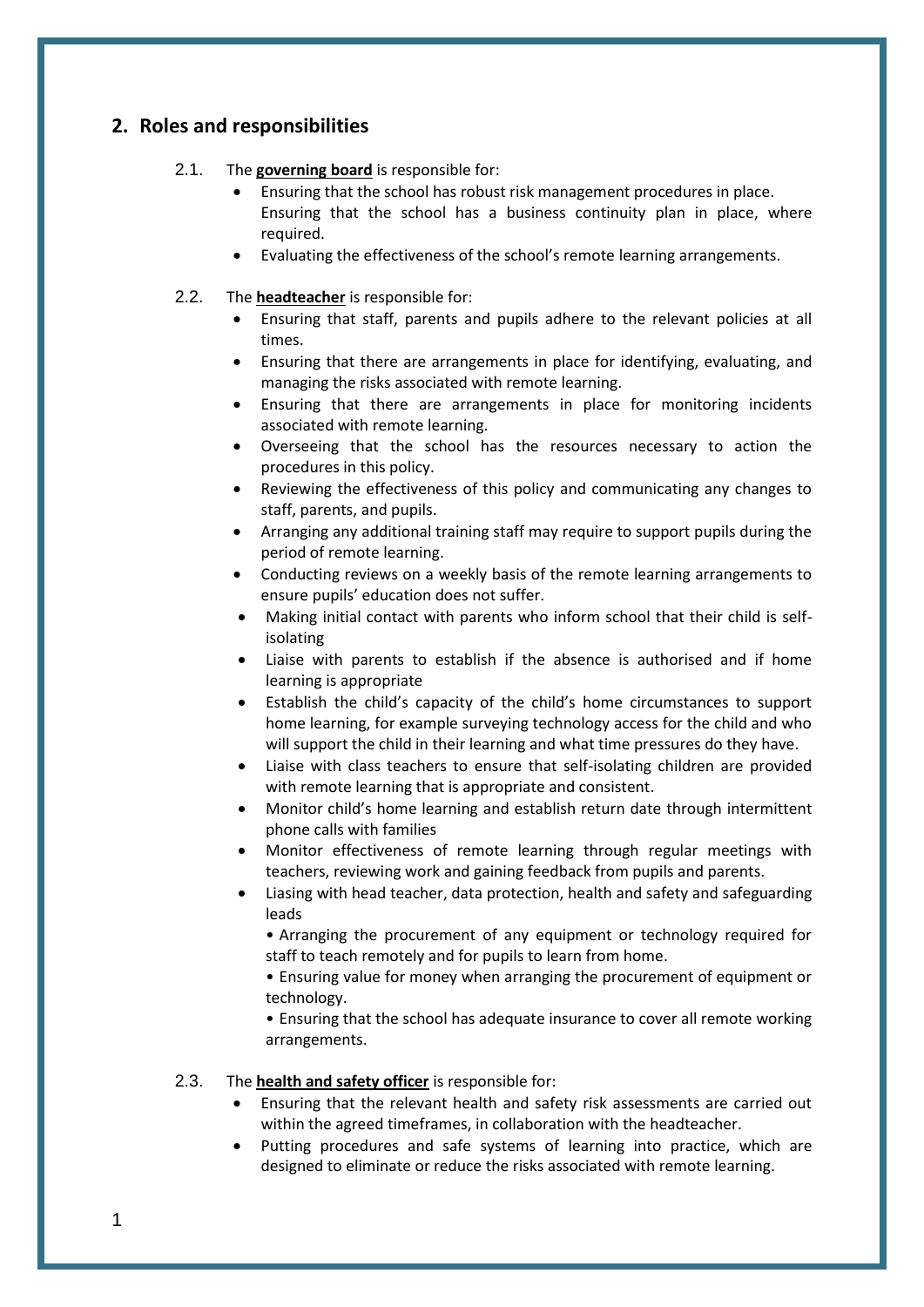- Ensuring that pupils identified as being at risk are provided with necessary information and instruction, as required.
- Managing the effectiveness of health and safety measures through a robust system of reporting, investigating, and recording incidents.
- 2.4. The **DPO** is responsible for:
	- Overseeing that all school-owned electronic devices used for remote learning have adequate anti-virus software and malware protection.
	- Ensuring all staff, parents, and pupils are aware of the data protection principles outlined in the GDPR.
	- Ensuring that all computer programs used for remote learning are compliant with the GDPR and the Data Protection Act 2018.
	- Overseeing that any ICT equipment used for remote learning is resilient and can efficiently recover lost data.
- 2.5. The **DSL** is responsible for:
	- Attending and arranging, where necessary, any safeguarding meetings that occur during the remote learning period.
	- Liaising with the ICT technicians to ensure that all technology used for remote learning is suitable for its purpose and will protect pupils online.
	- Identifying vulnerable pupils who may be at risk if they are learning remotely.
	- Ensuring that child protection plans are enforced while the pupil is learning remotely, and liaising with the headteacher and other organisations to make alternate arrangements for pupils who are at a high risk, where required.
	- Identifying the level of support or intervention required while pupils learn remotely and ensuring appropriate measures are in place.
	- Liaising with relevant individuals to ensure vulnerable pupils receive the support required during the period of remote working Ensuring all safeguarding incidents are adequately recorded and reported.
- 2.6. The **SENCO** is responsible for:
	- Liaising with the appropriate agencies to ensure that the technology used for remote learning is accessible to all pupils and that reasonable adjustments are made where required.
	- Ensuring that pupils with EHC plans continue to have their needs met while learning remotely, and liaising with the headteacher and other organisations to make any alternate arrangements for pupils with EHC plans.
	- Identifying the level of support or intervention that is required while pupils with SEND learn remotely.
	- Ensuring that the provision put in place for pupils with SEND is monitored for effectiveness throughout the duration of the remote learning period.
	- Advise for the continuing delivery of specialist external interventions pupils will be coordinated by the school SENCO.
- 2.7. The **ICT technician** IS responsible for:
	- Ensuring that all school-owned devices used for remote learning have suitable anti-virus software installed, have a secure connection, can recover lost work, and allow for audio and visual material to be recorded, where required.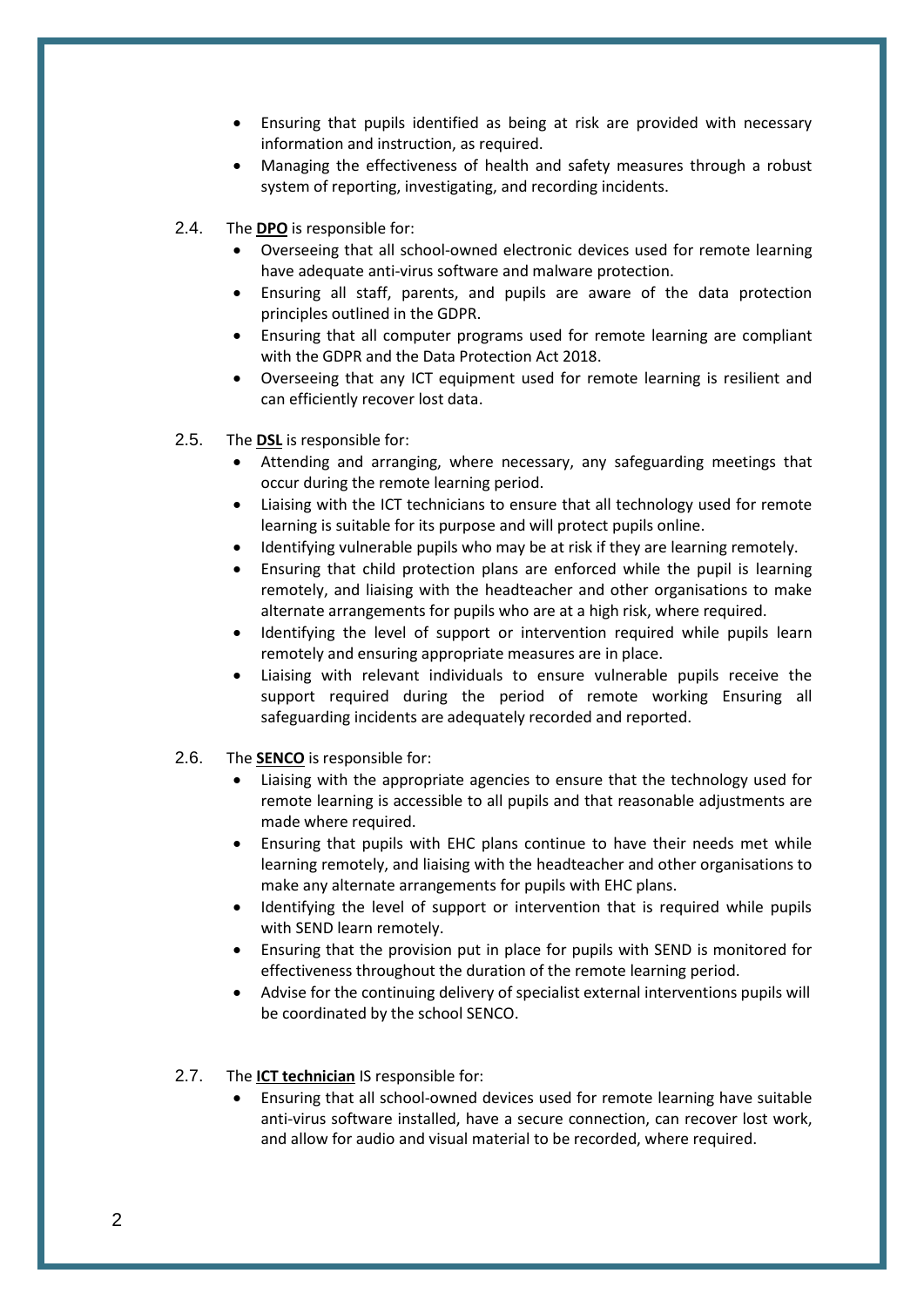- Ensuring that any programs or networks used for remote learning can effectively support a large number of users at one time, where required, e.g. undertaking 'stress' testing.
- Working with the SENCO to ensure that the equipment and technology used for learning remotely is accessible to all pupils and staff.

#### 2.8. **Staff members** are responsible for:

- Adhering to this policy at all times during periods of remote learning.
- Reporting any health and safety incidents to the health and safety officer and asking for guidance as appropriate.
- Reporting any safeguarding incidents to the DSL and asking for guidance as appropriate.
- Taking part in any training conducted to meet the requirements of this policy, including training on how to use the necessary electronic equipment and software.
- Reporting any dangers or potential dangers they identify, as well as any concerns they may have about remote learning, to the headteacher.
- Reporting any defects on school-owned equipment used for remote learning to an ICT technician.
- Adhering to the Staff Code of Conduct at all times.
- 2.9. The **Class teacher** is responsible for:
	- Setting and assessment of remote learning tasks in accordance with the school and subject area policies
	- Pay due care to the nature of the tasks set, so that learners have a range of activities to complete at home.
	- Ensuring that the remote learning does not require the printing of material and on the rare occasion that it does to ensure that it is copied and available for collection for the school office.
	- Providing constructive feedback in a timely manner
	- Plan a programme that is of equivalent length to the core teaching pupils would receive in school, ideally including daily contact with teachers.
	- Ensure that work is differentiated as required for all learners when setting online tasks.
	- Be prepared for home working by ensuring effective internet and phone connectivity within their own home
	- Report any reason for being unable to work for any reason during a period of partial or full closure, using the normal absence procedure.
	- Access support and professional development to support remote learning before any planned period of closure.
	- Be contactable remotely during partial or full closure by colleagues, parents and pupils during school hours, unless there is extenuating circumstances. Communication will not take place with parents or pupils after 4pm
	- Communicate with parents and pupils only via schools official communication channels.

#### 2.10. **Parent/carers** are responsible for:

- Adhering to this policy at all times during periods of remote learning.
- Ensuring their child is available to learn remotely during school hours and that the schoolwork set is completed on time and to the best of their child's ability.
- Reporting any technical issues to the school as soon as possible.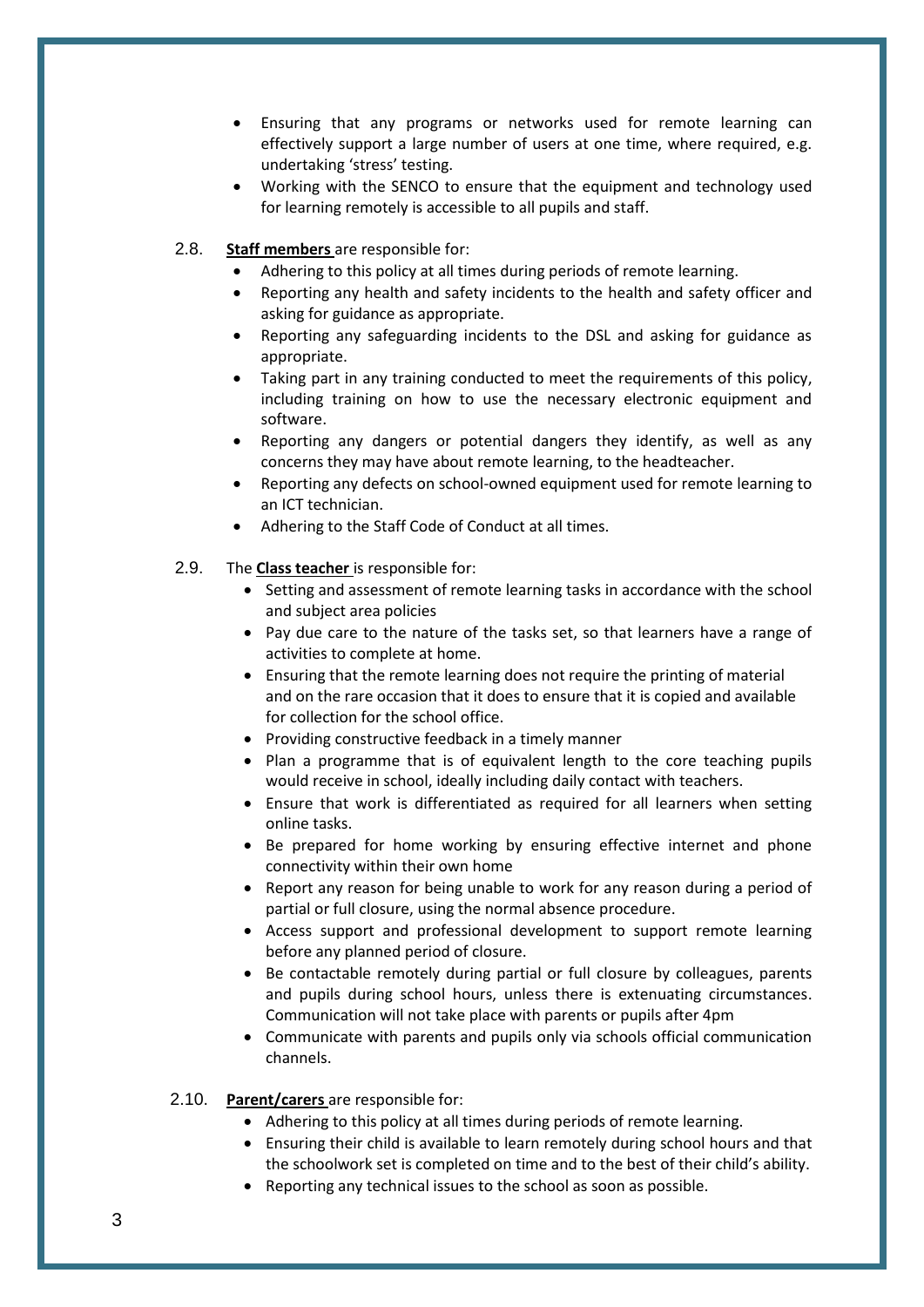- Reporting any absence in line with the terms set out in paragraph [9.6.](#page-11-3)
- Ensuring their child uses the equipment and technology used for remote learning as intended.
- 2.11. **Pupils** are responsible for:
	- Adhering to this policy at all times during periods of remote learning.
	- Ensuring they are available to learn remotely during the school day, and that their schoolwork is completed on time and to the best of their ability.
	- Reporting any technical issues to their teacher as soon as possible.
	- Ensuring they have access to remote learning material and notifying a responsible adult if they do not have access.
	- Notifying a responsible adult if they are feeling unwell or are unable to complete the schoolwork they have been set.
	- Ensuring they use any equipment and technology for remote learning as intended.
	- Adhering to the Behavioural Policy at all times.

### <span id="page-7-0"></span>**3. Resources**

- 3.1. The primary platforms the school will use to deliver continuity of education are:
	- Tapestry, and SeeSaw Apps these keeps digital portfolios of pupil work, and allows teachers to comment on pupil submissions. It allows easy communication with families and tasks can be sent to pupils with individualised instruction.
	- Google Classroom each child has their own area where teachers can upload the necessary documents for the pupils to read or work on. Pupils receive e-mail notification of new assignment. The pupils "hand in" the assignments when finished and feedback can be given.

A range of other platforms and apps will be used depending on the age of the child. These include Education City and Times Tables Rock Stars.

- 3.2. The extent to which different methods of instruction are employed is likely to be determined by the length of any school closure and the ability of both learners and teachers to participate in remote learning. The school reserves the right to vary the range of methods used to provide remote learning tasks, feedback and interaction, based on the particular circumstances of any closure and based on our experience.
	- 3.3. Teachers will review the DfE's list of [online education resources](https://www.gov.uk/government/publications/coronavirus-covid-19-online-education-resources) and utilise these tools as necessary, in addition to existing resources.
	- 3.4. Reasonable adjustments will be made to ensure that all pupils have access to the resources needed for effective remote learning.
	- 3.5. Teachers will ensure the programmes chosen for online learning have a range of accessibility features, e.g. voice-to-text conversion, to support pupils with SEND.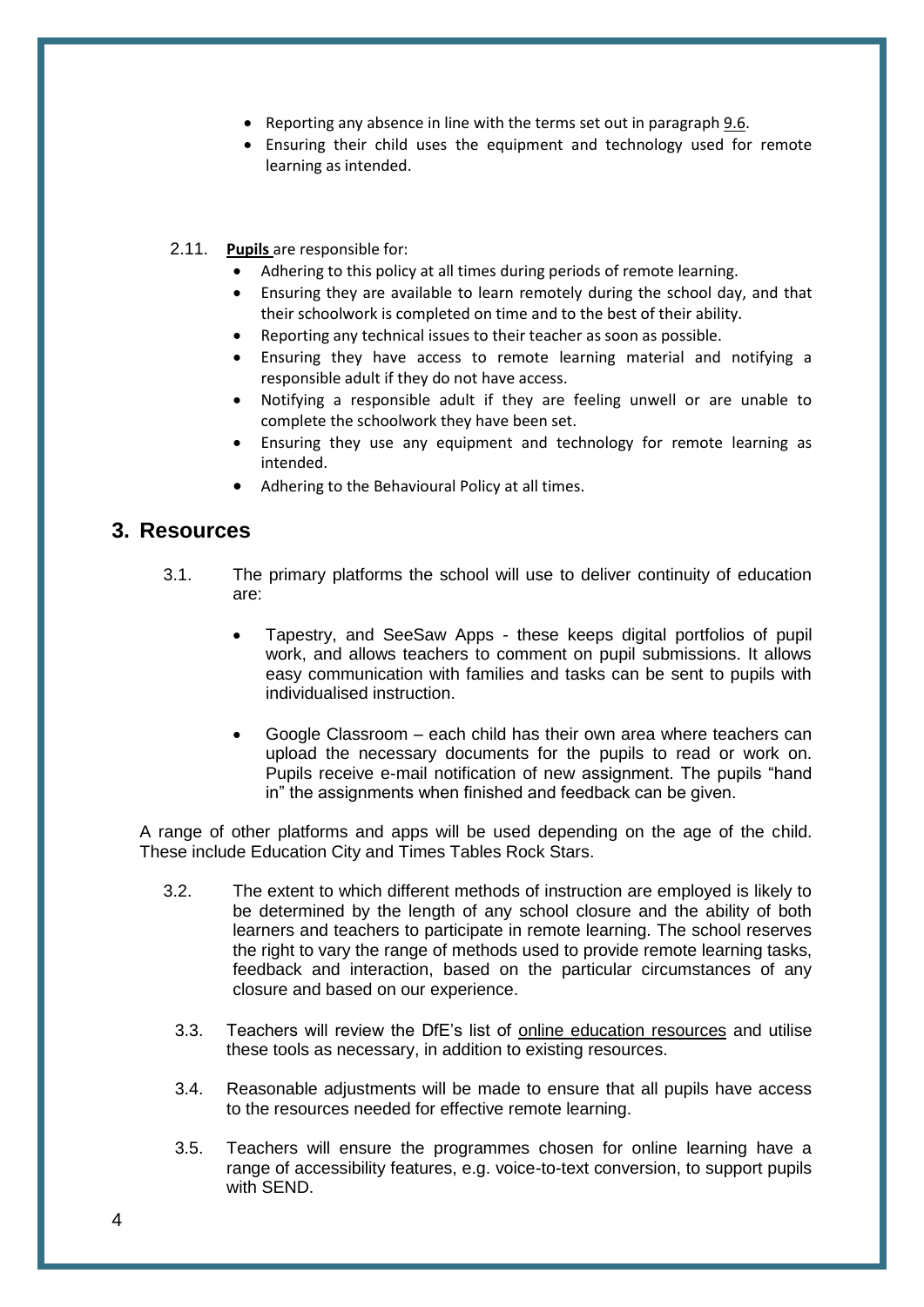- 3.6. Lesson plans will be adapted to ensure that the curriculum remains fully accessible and inclusive via remote learning.
- 3.7. The school will review the resources pupils have access to and adapt learning to account for all pupils needs by using a range of different formats, e.g. providing work on PDFs which can easily be printed from a mobile device.
- 3.8. Teaching staff will liaise with the SENCO and other relevant members of staff to ensure all pupils remain fully supported for the duration of the remote learning period.
- 3.9. The SENCO will arrange additional support for pupils with SEND which will be unique to the individual's needs, e.g. via weekly phone calls.
- 3.10. Any issues with remote learning resources will be reported as soon as possible to the relevant member of staff.
- 3.11. Pupils will be required to use their own or family-owned equipment to access remote learning resources, unless the school agrees to provide or loan equipment, e.g. laptops.
- 3.12. For pupils who cannot access digital devices at home, the school will, where possible, apply for technology support through Northumberland LA
- 3.13. Teaching staff will oversee academic progression for the duration of the remote learning period and will mark and provide feedback on work in line with [section 7](#page-11-1) of this policy.
- 3.14. The ICT technicians are not responsible for providing technical support for equipment that is not owned by the school.

#### **Food provision**

- 3.15. Where applicable, the school may provide the following provision for pupils who receive FSM:
	- Providing vouchers to families

#### ICT provision

- 3.18 The school will utilise the support available through the DfE's 'Get help with technology during coronavirus (COVID-19)' scheme.
- 3.19 Under the scheme, the school can order laptops, tablets and 4G wireless routers to support the following groups of pupils if they do not have access to a digital device or the internet through other means:
	- Pupils in Years 3 to 11
	- Clinically extremely vulnerable children across all year groups who are shielding or self-isolating in line with government advice
	- Children in all year groups who are unable to access remote education whilst attending school on a hospital site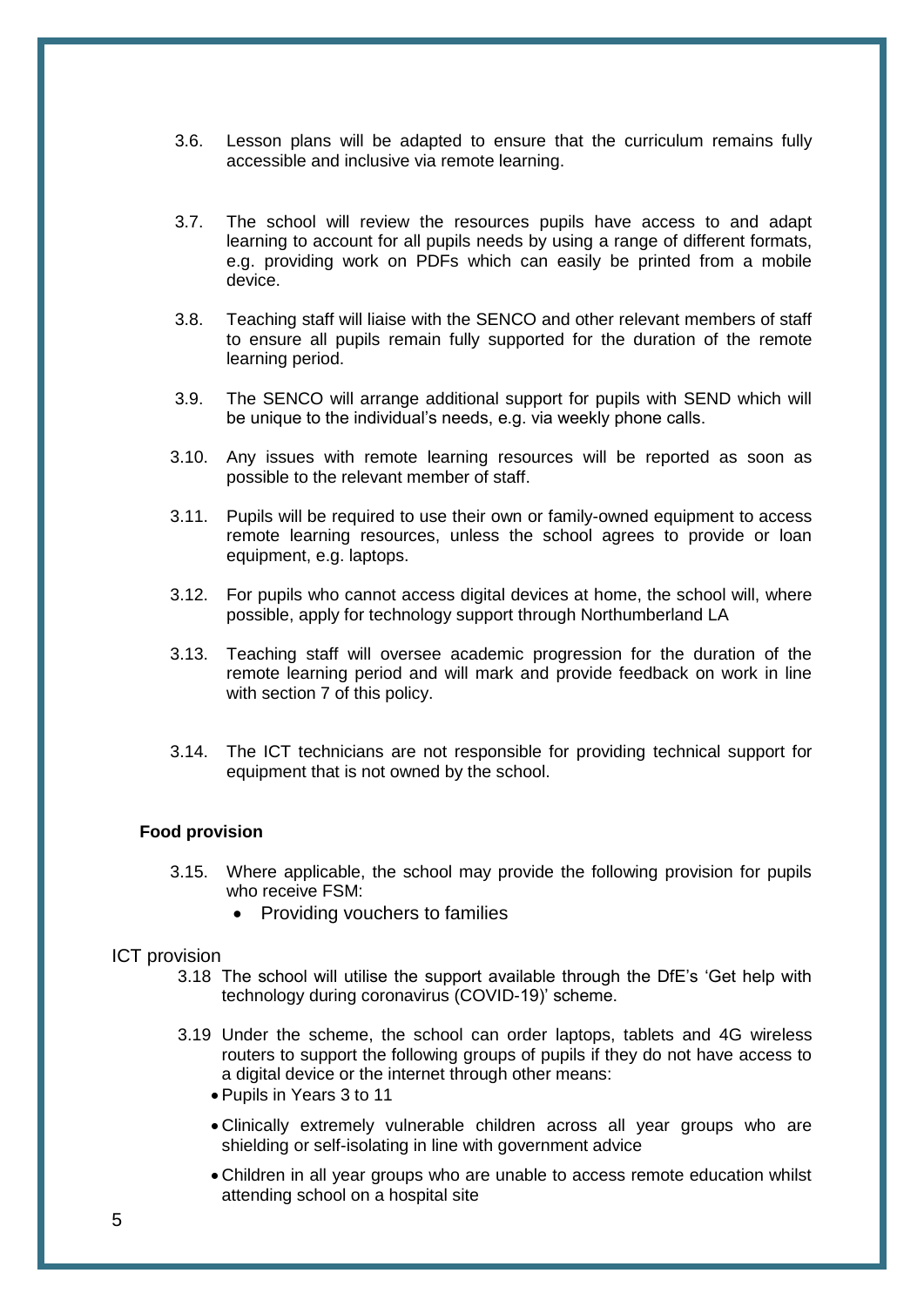- 3.20 Before distributing devices, the school will ensure:
	- The devices are set up to access remote education.
	- Appropriate safeguarding controls and support are in place to help pupils and their families use the devices safely.
- 3.21 Once devices are ready for collection, the school will either arrange for them to be collected by families from school or delivered to pupils' homes, ensuring infection control measures are adhered to as part of this process.

#### **Costs and expenses**

- 3.16. The school will not contribute to any household expenses incurred while pupils learn remotely, e.g. heating, lighting, or council tax.
- 3.17. The school will not reimburse any costs for travel between pupils' homes and the school premises.
- 3.18. The school will not reimburse any costs for childcare.
- 3.19. If a pupil is provided with school-owned equipment, the pupil and their parent will sign and adhere to the **Technology Acceptable Use Agreement** prior to commencing remote learning.

### <span id="page-9-0"></span>**4. Online safety**

- 4.1. This section of the policy will be enacted in conjunction with the school's Online Safety Policy.
- 4.2. Where possible, all interactions will be textual and public.
- 4.3. All staff and pupils using video communication must:
	- Communicate in groups one-to-one sessions are not permitted.
	- Wear suitable clothing this includes others in their household.
	- Be situated in a suitable 'public' living area within the home with an appropriate background – 'private' living areas within the home, such as bedrooms, are not permitted during video communication.
	- Use appropriate language this includes others in their household.
	- Maintain the standard of behaviour expected in school.
	- Use the necessary equipment and computer programs as intended.
	- Not record, store, or distribute video material without permission.
	- Ensure they have a stable connection to avoid disruption to lessons.
	- Always remain aware that they are visible.
- 4.4. All staff and pupils using audio communication must:
	- Use appropriate language this includes others in their household.
	- Maintain the standard of behaviour expected in school.
	- Use the necessary equipment and computer programs as intended.
	- Not record, store, or distribute audio material without permission.
	- Ensure they have a stable connection to avoid disruption to lessons.
	- Always remain aware that they can be heard.
- 4.5. The school will consider whether one-to-one sessions are appropriate in some circumstances, e.g. to provide support for pupils with SEND. This will be decided and approved by the **SLT**, in collaboration with the **SENCO**.
- 4.6. Pupils not using devices or software as intended will be disciplined in line with the **Behavioural Policy**.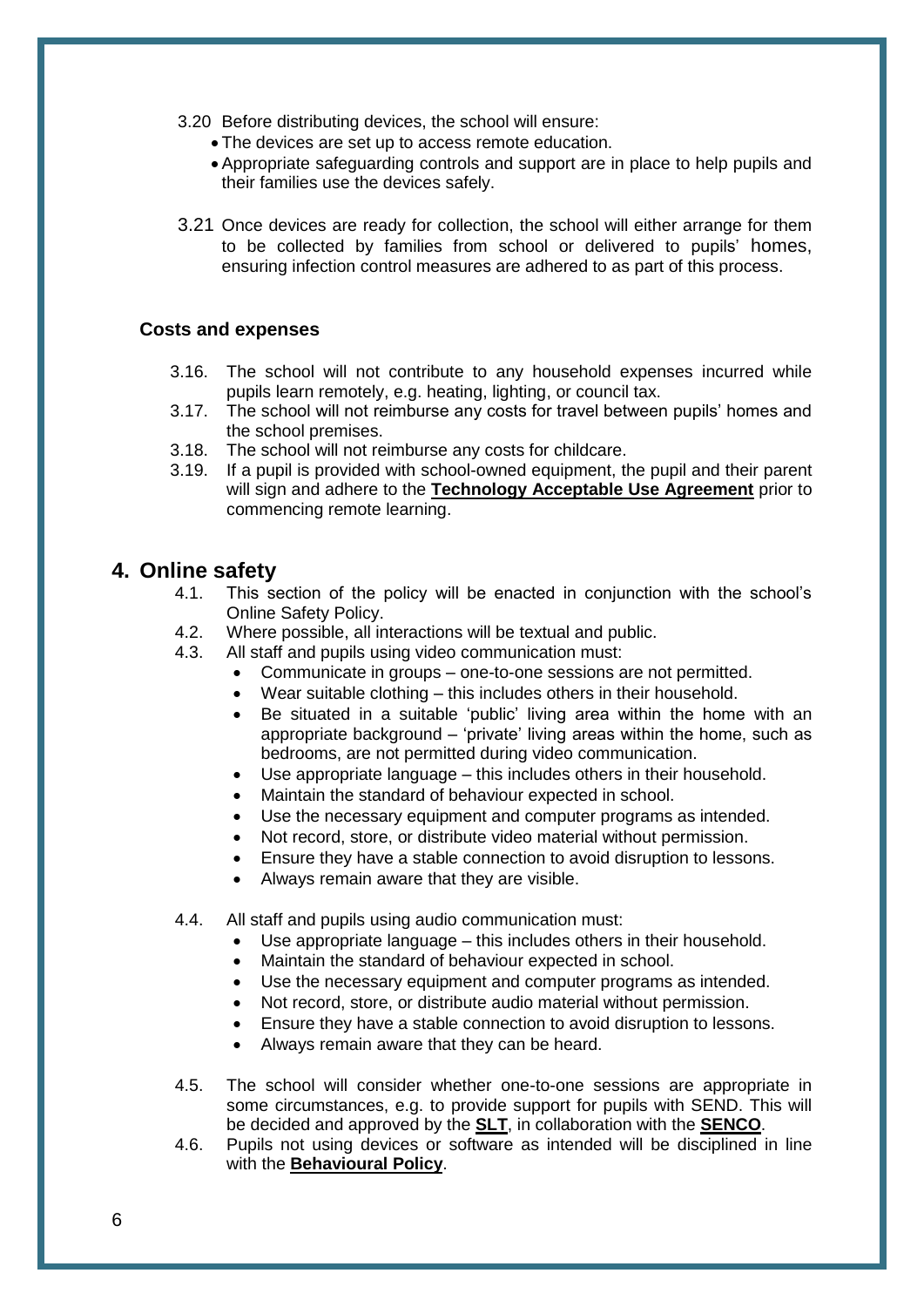- 4.7. The school will risk assess the technology used for remote learning prior to use and ensure that there are no privacy issues or scope for inappropriate use.
- 4.8. The school will ensure that all school-owned equipment and technology used for remote learning has suitable anti-virus software installed, can establish secure connections, can recover lost work, and allows for audio and visual material to be recorded or downloaded, where required.
- 4.9. The school will communicate to parents via parentmail about any precautionary measures that need to be put in place if their child is learning remotely using their own/family-owned equipment and technology, e.g. ensuring that their internet connection is secure.
- 4.10. During the period of remote learning, the school will maintain regular contact with parents to:
	- Reinforce the importance of children staying safe online.
	- Ensure parents are aware of what their children are being asked to do, e.g. sites they have been asked to use and staff they will interact with.
	- Encourage them to set age-appropriate parental controls on devices and internet filters to block malicious websites.
	- Direct parents to useful resources to help them keep their children safe online.
- 4.11. The school will not be responsible for providing access to the internet off the school premises and will not be responsible for providing online safety software, e.g. anti-virus software, on devices not owned by the school.

### <span id="page-10-0"></span>**5. Safeguarding**

- 5.1. This section of the policy will be enacted in conjunction with the school's **Child Protection and Safeguarding Policy**, which has been updated to include safeguarding procedures in relation to remote working.
- 5.2. The **DSL** and **headteacher** will identify 'vulnerable' pupils (pupils who are deemed to be vulnerable or are at risk of harm) via risk assessment prior to the period of remote learning.
- 5.3. The **DSL** will arrange for regular contact to be made with vulnerable pupils, prior to the period of remote learning.
- 5.4. Phone calls made to vulnerable pupils will be made using school phones where possible.
- 5.5. The **DSL** will arrange for regular contact with vulnerable pupils **once** per **week** at minimum, with additional contact, including home visits, arranged where required.
- 5.6. The **DSL** will keep in contact with vulnerable pupils' social workers or other care professionals during the period of remote working, as required.
- 5.7. All home visits **must**:
	- Have at least **one** suitably trained individual present.
	- Be undertaken by no fewer than **two** members of staff.
	- Be suitably recorded and the records stored so that the **DSL** has access to them.
	- Actively involve the pupil.
- 5.8. Vulnerable pupils will be provided with a means of contacting the **DSL**, their deputy, or any other relevant member of staff – this arrangement will be set up by the **DSL** prior to the period of remote learning.
- 5.9. The **DSL** will meet (in person or remotely) with the relevant members of staff to discuss new and current safeguarding arrangements for vulnerable pupils learning remotely.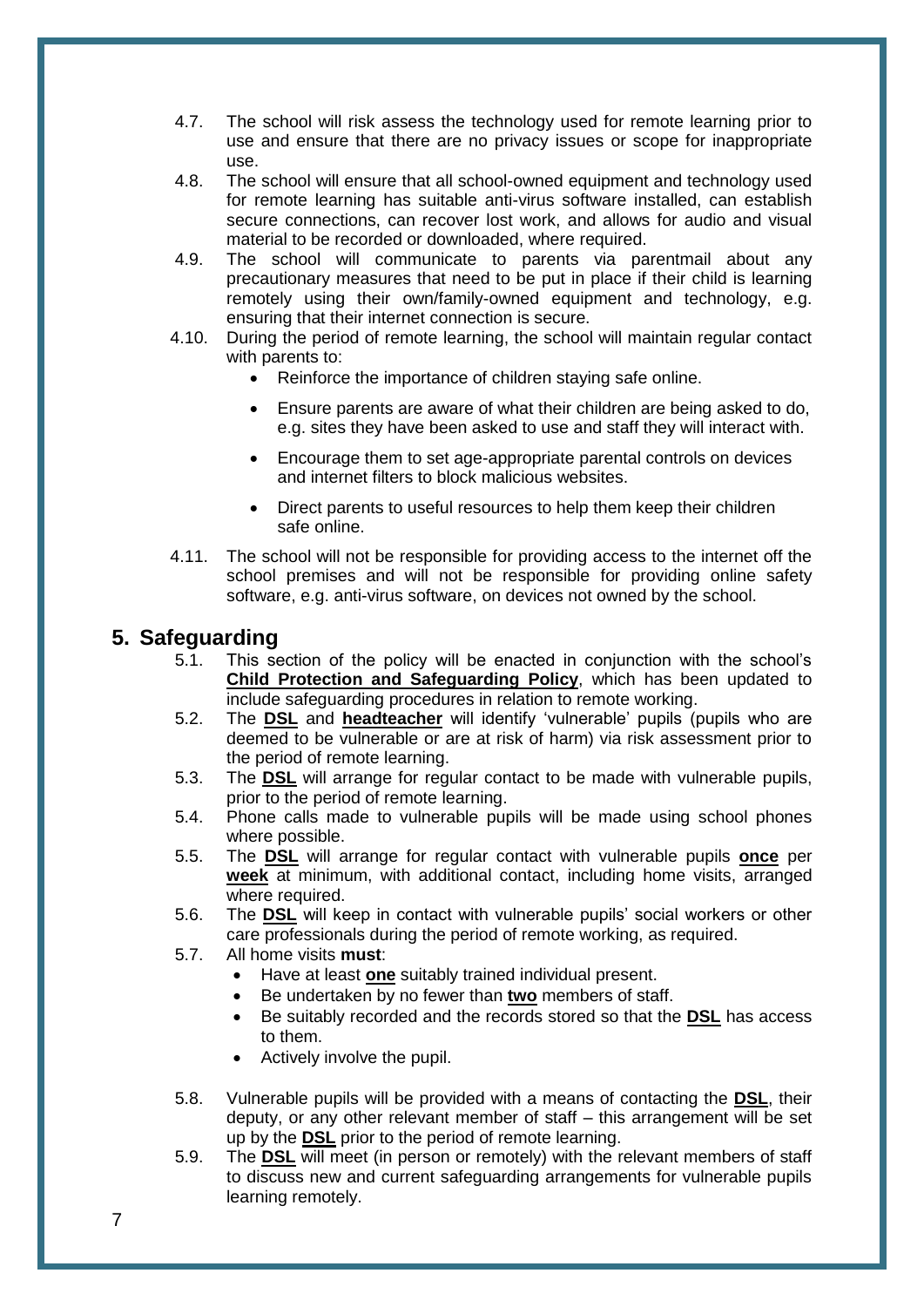- 5.10. All members of staff will report any safeguarding concerns to the **DSL** immediately.
- 5.11. Pupils and their parents will be encouraged to contact the **DSL** if they wish to report safeguarding concerns, e.g. regarding harmful or upsetting content or incidents of online bullying. The school will also signpost families to the practical support that is available for reporting these concerns.

### <span id="page-11-0"></span>**6. Data protection**

- 6.1. This section of the policy will be enacted in conjunction with the school's **Data Protection Policy**.
- 6.2. Staff members will be responsible for adhering to the GDPR when teaching remotely and will ensure the confidentiality and integrity of their devices at all times.
- 6.3. Sensitive data will only be transferred between devices if it is necessary to do so for the purpose of remote learning and teaching.
- 6.4. Any data that is transferred between devices will be suitably encrypted or have other data protection measures in place so that if the data is lost, stolen, or subject to unauthorised access, it remains safe until recovered.
- 6.5. Parents' and pupils' up-to-date contact details will be collected prior to the period of remote learning.
- 6.6. All contact details will be stored in line with the **Data Protection Policy** and retained in line with the **Records Management Policy**.
- 6.7. The school will not permit paper copies of contact details to be taken off the school premises.
- 6.8. Pupils are not permitted to let their family members or friends use any schoolowned equipment which contains personal data.
- 6.9. Any breach of confidentiality will be dealt with in accordance with the school's **Data and E-Security Breach Prevention Management Plan**.
- 6.10. Any intentional breach of confidentiality will be dealt with in accordance with the school's **Behavioural Policy** or the **Disciplinary Policy and Procedure**.

### <span id="page-11-1"></span>**7. Marking and feedback**

- 7.1. All schoolwork completed through remote learning will be marked in line with the **Marking and Feedback Policy**.
- 7.2. The school expects pupils and staff to maintain a good work ethic during the period of remote learning.
- 7.3. Staff will contact parents if their child is not completing their schoolwork or their standard of work has noticeably decreased.
- 7.4. Teaching staff will monitor the academic progress of pupils with SEND and discuss additional support or provision with the **SENCO** as soon as possible.

### <span id="page-11-2"></span>**8. School day and absence**

- 8.1. Pupils will be present for remote learning by **9:00am** and cease their remote learning at **3:00pm** from **Monday** to **Friday**, with the exception of breaks and lunchtimes.
- 8.2. Pupils with SEND or additional medical conditions may require more regular breaks, e.g. sensory breaks
- 8.3. Pupils who are unwell are not expected to be present for remote working until they are well enough to do so.
- <span id="page-11-3"></span>8.4. Parents will inform their **child's teacher** no later than **8:30am** if their child is unwell.
- 8.5. The school will monitor absence and lateness in line with the **Attendance Policy**.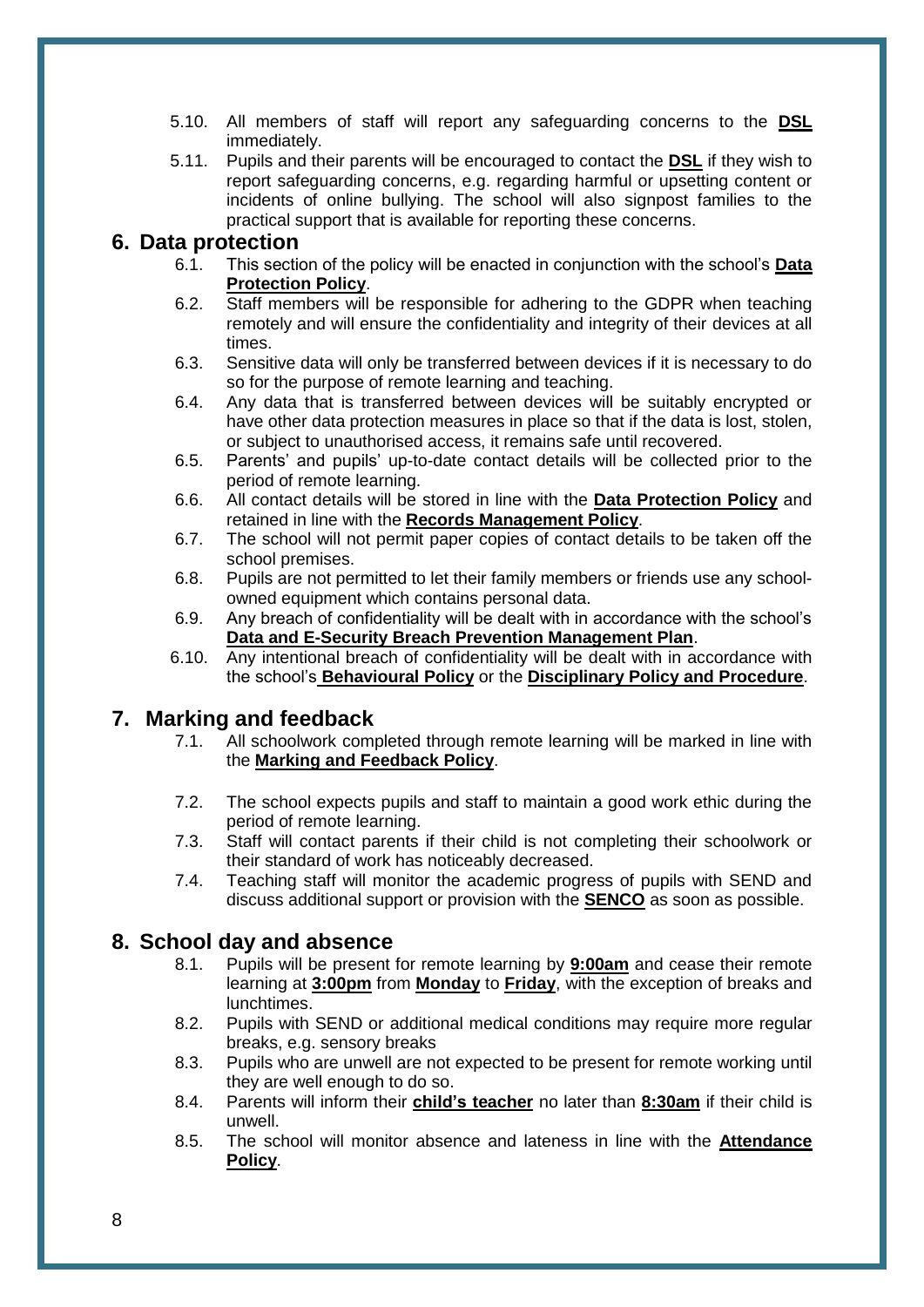# **9. Communication**

- 9.1. The school will ensure adequate channels of communication are arranged in the event of an emergency.
- 9.2. The school will communicate with parents via **parentmail** and the **school website** about remote learning arrangements as soon as possible.
- 9.3. The **headteacher** will communicate with staff as soon as possible via **email**  about any remote learning arrangements.
- 9.4. Members of staff involved in remote teaching will ensure they have a working mobile device that is available to take phone calls during their agreed working hours.
- 9.5. The school understands that pupils learning remotely have the right to privacy out-of-hours and should be able to separate their school and home lives – communication is only permitted during school hours.
- 9.6. Members of staff will have contact with their line manager **once** per **week**.
- 9.7. As much as possible, all communication with pupils and their parents will take place within the school hours.
- 9.8. Parents and pupils will inform the relevant member of staff as soon as possible if schoolwork cannot be completed.
- 9.9. Issues with remote learning or data protection will be communicated to the **pupils' teacher** as soon as possible so they can investigate and resolve the issue.
- 9.10. The **pupils' teacher** will keep parents and pupils informed of any changes to the remote learning arrangements or the schoolwork set.
- 9.11. The **headteacher** will review the effectiveness of communication on a **weekly** basis and ensure measures are put in place to address gaps or weaknesses in communication.

## <span id="page-12-0"></span>**10. Returning to school**

- 10.1. The **headteacher** will work with the LA to ensure pupils only return to school when it is safe for them to do so.
- 10.2. After a period of self-isolation, or the lessening of local lockdown rules, the **headteacher** will inform parents when their child will return to school.
- 10.3. The **headteacher** will listen to all concerns that parents may have about their child returning to school and will advise them of the measures in place to ensure the safety of their child.

### **11. Contingency planning**

- 11.1. The school will open to all pupils at the start of the Autumn term, in line with national and local guidance.
- 11.2. The school will work closely with the LA to ensure the premises is 'COVIDsecure', and will complete all necessary risk assessments – results of the opening risk assessment will be published on the school's website.
- 11.3. The school will work closely with the local health protection team when entering into a local lockdown and implement the provisions set within their contingency plan.
- 11.4. The school will communicate its plan for a local lockdown with parents, including whether it will remain open to vulnerable pupils and children of critical workers, or if remote working will be applicable for all.
- 11.5. If there **is not** a local lockdown, but a single class or 'bubble' needs to selfisolate, the school will immediately implement remote learning for that group.

# **12. Monitoring and review**